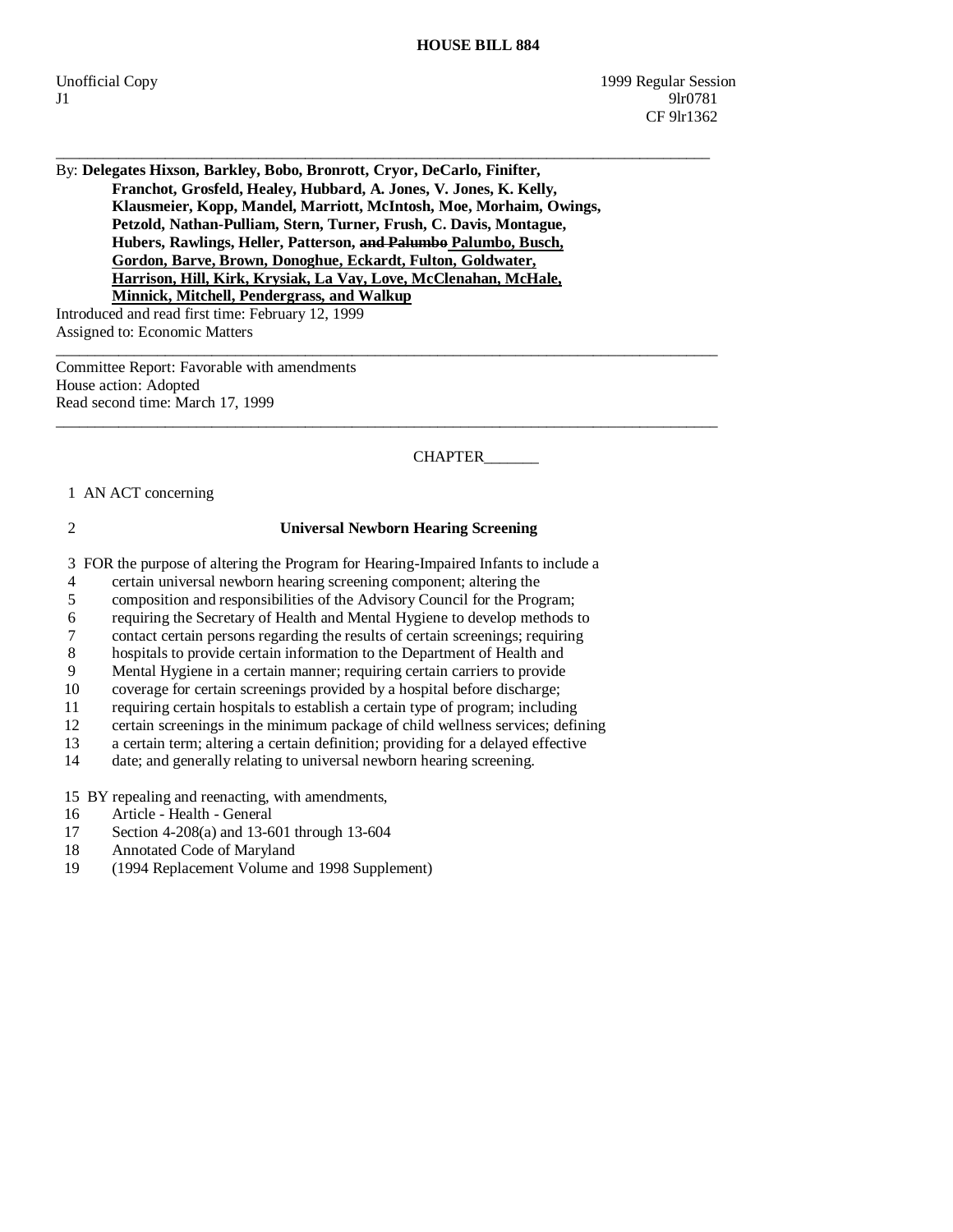- 1 BY repealing and reenacting, with amendments,
- 2 Article Health General
- 3 Section 19-705.1(c)
- 4 Annotated Code of Maryland
- 5 (1996 Replacement Volume and 1998 Supplement)
- 6 BY repealing
- 7 Article Health General
- 8 Section 13-605
- 9 Annotated Code of Maryland
- 10 (1994 Replacement Volume and 1998 Supplement)
- 11 BY adding to
- 12 Article Health General
- 13 Section 13-605 and 15-103(b)(28)
- 14 Annotated Code of Maryland
- 15 (1994 Replacement Volume and 1998 Supplement)
- 16 BY adding to
- 17 Article Health General
- 18 Section 19-308.5
- 19 Annotated Code of Maryland
- 20 (1996 Replacement Volume and 1998 Supplement)

#### 21 BY repealing and reenacting, with amendments,

- 22 Article Insurance<br>23 Section 15-817
- Section 15-817
- 24 Annotated Code of Maryland<br>25 (1997 Volume and 1998 Supp
- (1997 Volume and 1998 Supplement)

# 26 SECTION 1. BE IT ENACTED BY THE GENERAL ASSEMBLY OF

- 27 MARYLAND, That the Laws of Maryland read as follows:
- 

### 28 **Article - Health - General**

29 13-601.

30 (a) In this subtitle the following words have the meanings indicated.

31 (b) "Risk factor" includes any of the following factors that an infant may

 32 display and are considered relevant in determining the possibility of a hearing 33 impairment:

 34 (1) An admission for more than 48 hours to a neonatal intensive care 35 nursery;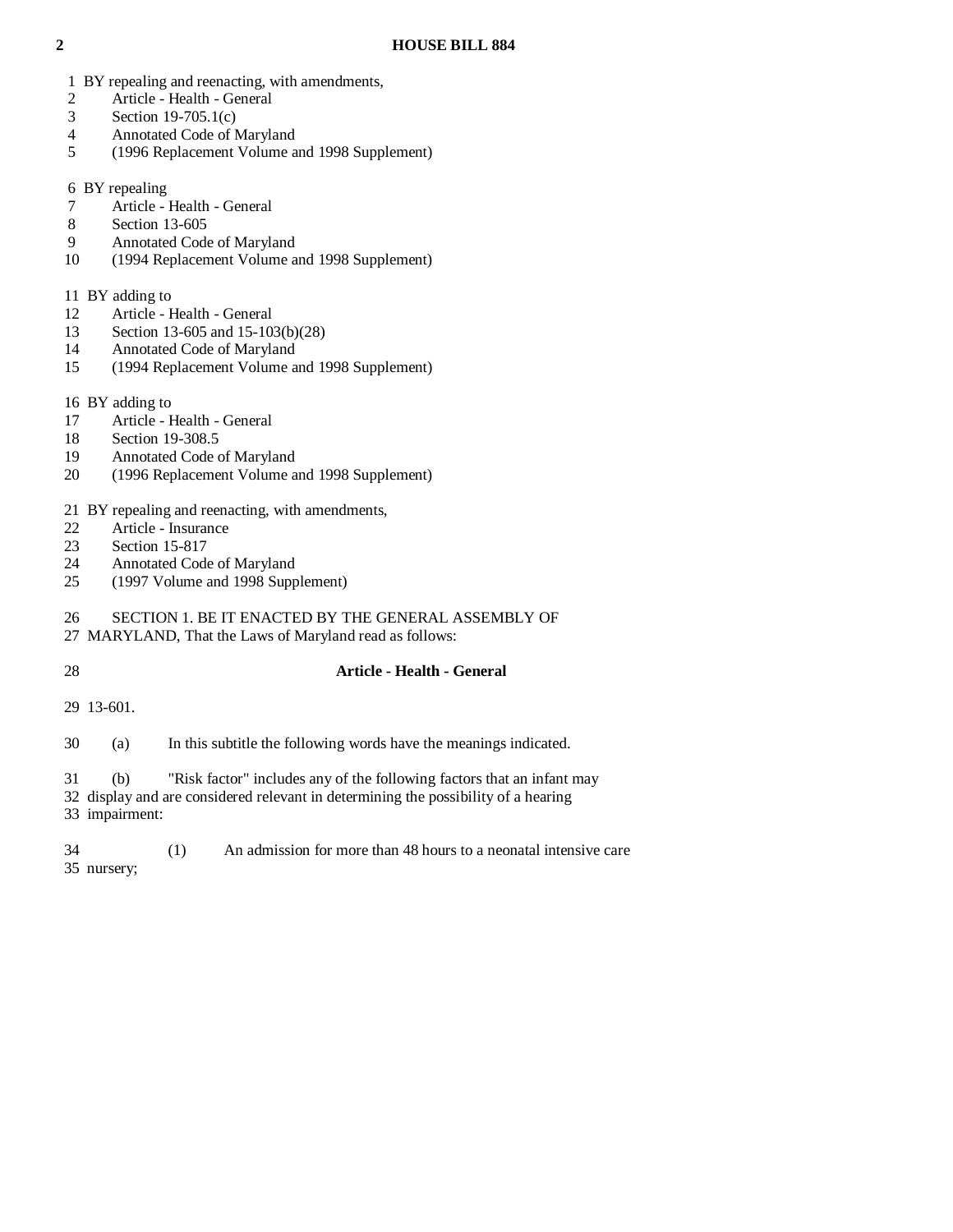| 3 |                                                                |     |       | <b>HOUSE BILL 884</b>                                                                                                                                                                                                                                      |
|---|----------------------------------------------------------------|-----|-------|------------------------------------------------------------------------------------------------------------------------------------------------------------------------------------------------------------------------------------------------------------|
|   | 1<br>2 including:                                              | (2) |       | An anatomical malformation that involves the head or neck,                                                                                                                                                                                                 |
|   | 3                                                              |     | (i)   | A dysmorphic appearance;                                                                                                                                                                                                                                   |
|   | 4                                                              |     | (ii)  | A morphologic abnormality of the pinna;                                                                                                                                                                                                                    |
|   | 5                                                              |     | (iii) | An overt or submucous cleft palate; and                                                                                                                                                                                                                    |
|   | 6                                                              |     | (iv)  | Any syndromal or nonsyndromal abnormality;                                                                                                                                                                                                                 |
|   | 7                                                              | (3) |       | A severe asphyxia, including:                                                                                                                                                                                                                              |
|   | 8                                                              |     | (i)   | An infant with an apgar score of 0-3 who fails to institute<br>9 spontaneous respiration within 10 minutes; or                                                                                                                                             |
|   | 10<br>11 the infant's life;                                    |     | (ii)  | An infant with hypotonia that persists during the 1st 2 hours of                                                                                                                                                                                           |
|   | 12                                                             | (4) |       | A bacterial meningitis, especially H. influenza;                                                                                                                                                                                                           |
|   | 13                                                             | (5) |       | A birth weight of less than 1500 grams;                                                                                                                                                                                                                    |
|   | 14<br>15 rubella, syphilis, and toxoplasmosis;                 | (6) |       | A congenital perinatal infection, including cytomegalovirus, herpes,                                                                                                                                                                                       |
|   | 16                                                             | (7) |       | A family history of a childhood hearing impairment; and                                                                                                                                                                                                    |
|   | 17<br>18 transfusion.                                          | (8) |       | A hyperbilirubinemia at a level that exceeds indications for exchange                                                                                                                                                                                      |
|   | 19<br>(c)<br>22 without the use of sound amplification.        |     |       | "Hearing-impaired infant" means an infant who has an impairment that is<br>20 a dysfunction of the auditory system of any type or degree which is sufficient to<br>21 interfere with the acquisition and development of speech and language skills with or |
|   | 23<br>(d)                                                      |     |       | "Infant" means a child who is under the age of 1 year.                                                                                                                                                                                                     |
|   | 24<br>(e)                                                      |     |       | "NEWBORN" MEANS A CHILD UP TO 29 DAYS OLD WHO IS BORN IN OR<br>25 RECEIVES CARE IN A HOSPITAL IN THE STATE.                                                                                                                                                |
|   | 26<br>(F)<br>29 developing a hearing impairment.<br>30 13-602. |     |       | "Program" means the program that the Secretary establishes to provide for<br>27 the UNIVERSAL HEARING SCREENING OF NEWBORNS AND early identification and<br>28 follow-up of hearing-impaired infants and infants who have a risk factor of                 |
|   |                                                                |     |       |                                                                                                                                                                                                                                                            |

31 (a) The Secretary shall establish a program for the UNIVERSAL HEARING

 32 SCREENING OF NEWBORNS AND early identification and follow-up of infants who 33 have a risk factor for developing a hearing impairment.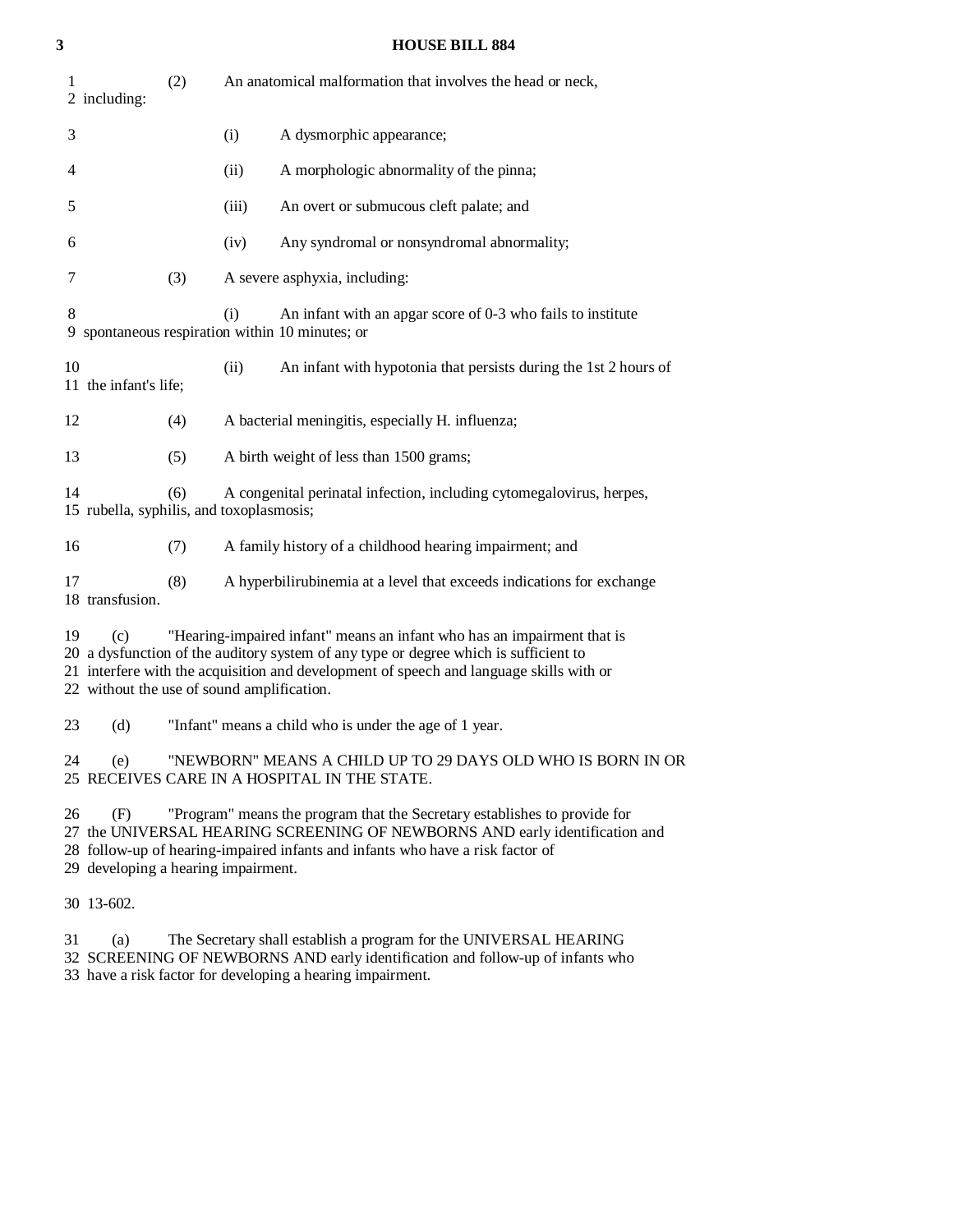| 1  | (b)<br>2 Department.                 |     |        | The program shall be based on the model system developed by the          |
|----|--------------------------------------|-----|--------|--------------------------------------------------------------------------|
|    | 3 13-603.                            |     |        |                                                                          |
| 4  | (a)                                  |     |        | There is an Advisory Council for the program.                            |
| 5  | (b)<br>6 Secretary.                  | (1) |        | The Advisory Council consists of 10 members appointed by the             |
| 7  |                                      | (2) |        | Of the [10] 11 members:                                                  |
| 8  | 9 HEARING LOSS;                      |     | (i)    | 1 shall be a physician WITH EXPERTISE IN CHILDHOOD                       |
| 10 |                                      |     | (ii)   | 3 shall be from the field of education:                                  |
| 11 | 12 Education;                        |     |        | 1.<br>1 shall be from the Maryland State Department of                   |
| 13 |                                      |     |        | 2.<br>1 shall be from the Maryland School for the Deaf; and              |
| 14 | 15 agency;                           |     |        | 3.<br>1 shall be an educator of the deaf from a local education          |
| 16 | 17 Hygiene;                          |     | (iii)  | 1 shall be from the Maryland Department of Health and Mental             |
| 18 | 19 area of deafness;                 |     | (iv)   | 1 shall be a mental health professional with expertise in the            |
| 20 |                                      |     | (v)    | 2 shall be parents of hearing-impaired children;                         |
| 21 |                                      |     | (vi)   | 1 shall be from the Maryland Association of the Deaf; [and]              |
| 22 | 23 HEARING LOSS; AND                 |     | (vii)  | 1 shall be an audiologist WITH EXPERTISE IN CHILDHOOD                    |
| 24 | 25 ASSOCIATION OF MARYLAND.          |     | (VIII) | 1 SHALL BE FROM THE ALEXANDER GRAHAM BELL                                |
| 26 | (c)                                  |     |        | The Advisory Council shall elect a chairperson from among its members.   |
| 27 | (d)<br>28 places that it determines. |     |        | The Advisory Council shall meet at least 6 times a year at the times and |
| 29 | (e)                                  |     |        | A member of the Advisory Council:                                        |

30 (1) May not receive compensation; but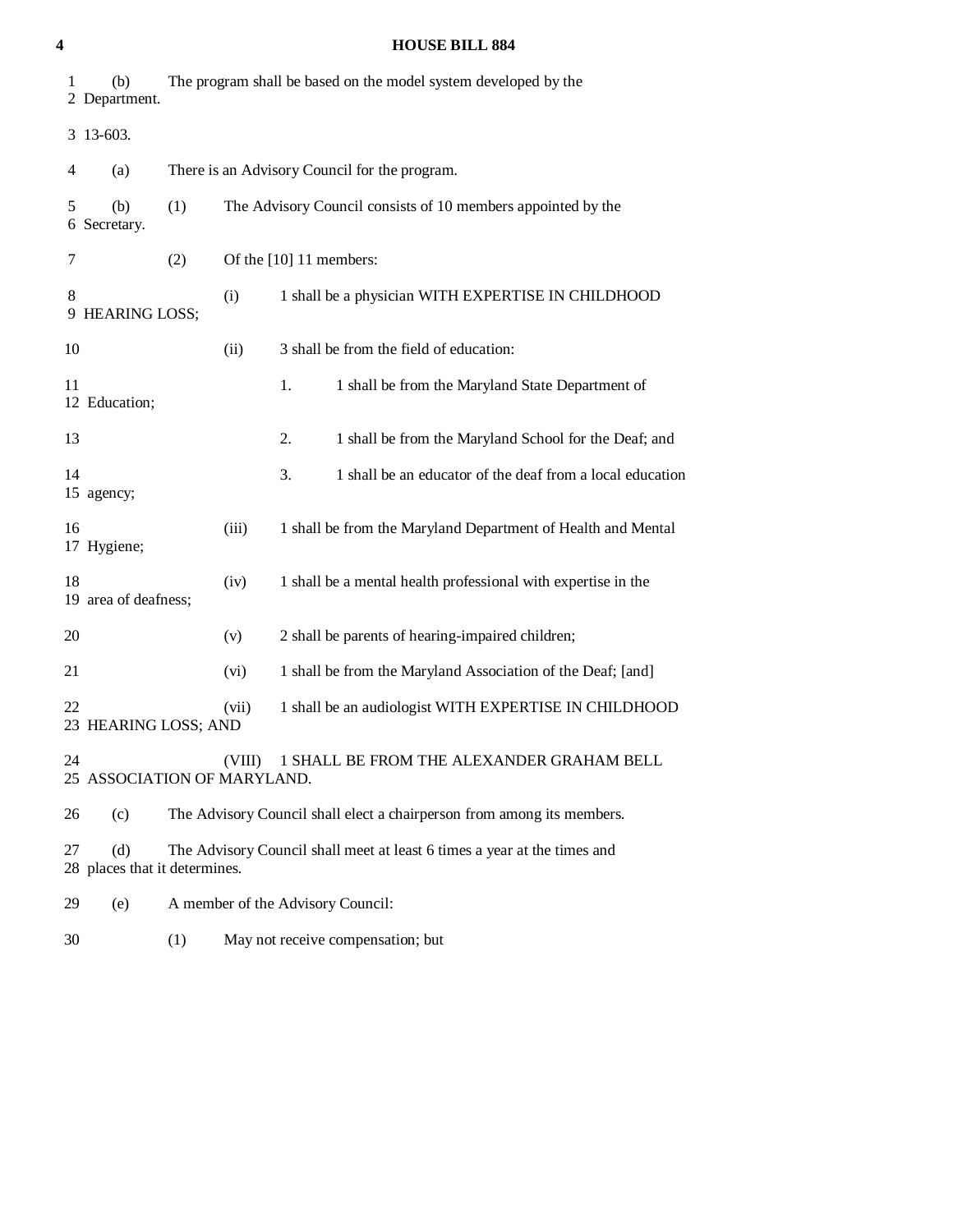#### **5 HOUSE BILL 884**

 1 (2) Is entitled to reimbursement for expenses under the Standard State 2 Travel Regulations, as provided in the State budget.

3 (f) The Advisory Council shall:

 4 (1) Advise the Department on the implementation of UNIVERSAL 5 HEARING SCREENING OF NEWBORNS AND an early identification program and 6 follow-up of hearing-impaired infants and infants who have a risk factor of 7 developing a hearing impairment;

- 8 (2) Provide consultation to the Department in the development of the 9 program;
- 10 (3) Make recommendations for operation of the program;

11 (4) Advise the Department:

- 12 (i) In setting standards for the program;
- 13 (ii) In monitoring and reviewing the program; and
- 14 (iii) In providing quality assurance for the program;

 15 (5) ADVISE THE DEPARTMENT ON THE DEVELOPMENT OF PROTOCOLS 16 TO ASSIST HOSPITALS IN IMPLEMENTING UNIVERSAL HEARING SCREENING OF 17 NEWBORNS.

 18 (6) Provide consultation to the Department in the establishment of an 19 educational program for families, professionals, and the public that can be integrated 20 with existing State and local education agency programs; and

21 [(6)] (7) Review any materials the Department may distribute to the 22 public concerning hearing-impaired NEWBORNS AND infants.

 23 (g) In consultation with the Advisory Council, the Department shall develop 24 guidelines for the operations of the Advisory Council.

25 13-604.

 26 (a) The Secretary may contract with any qualified person to administer the 27 program.

28 (b) The Secretary shall:

- 29 (1) Develop a system to gather and maintain data;
- 30 (2) Develop methods TO:

 31 (i) CONTACT PARENTS OR GUARDIANS OF NEWBORNS AND THEIR 32 IDENTIFIED PRIMARY CARE PROVIDERS REGARDING THE RESULTS OF THE 33 NEWBORN HEARING SCREENING;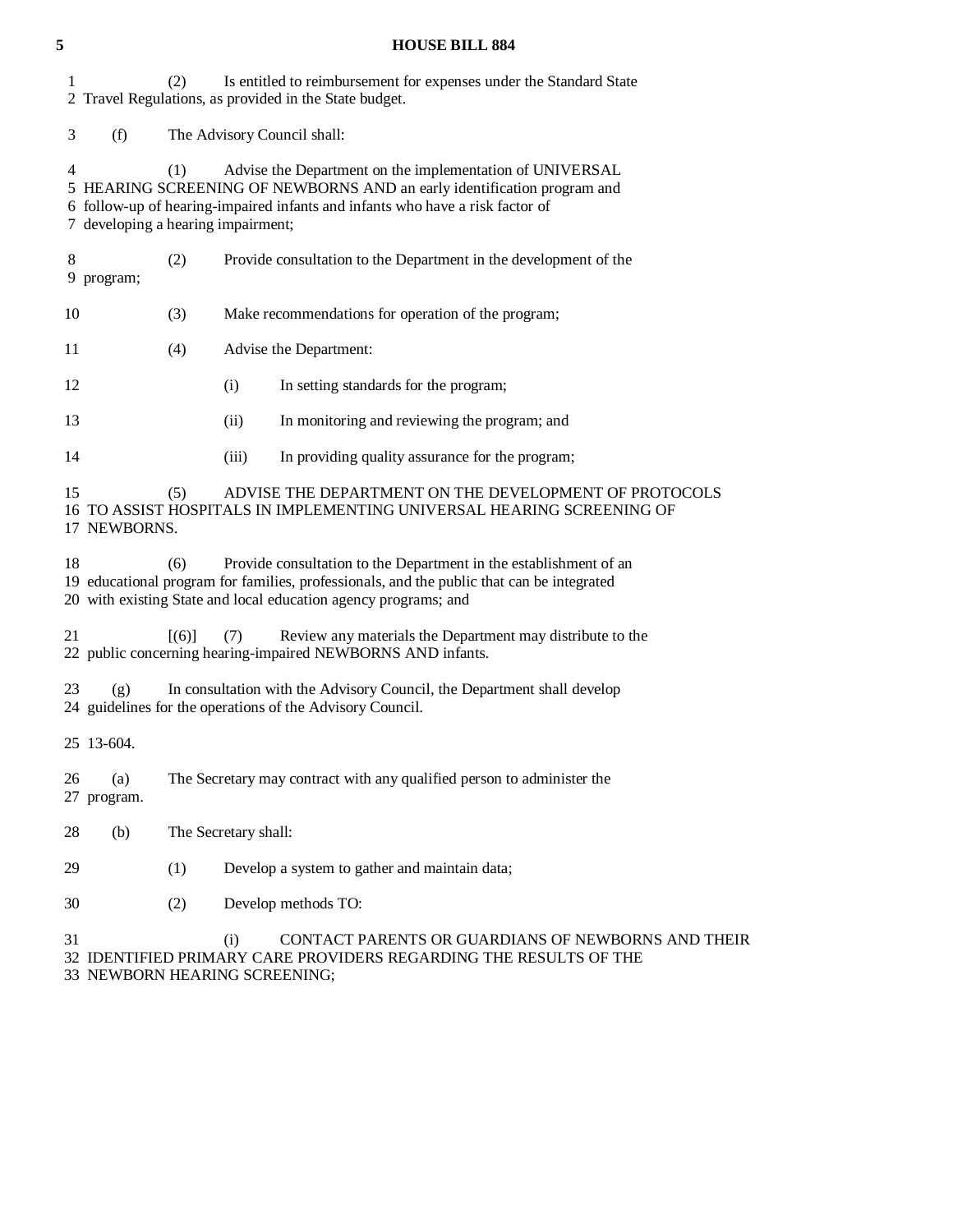# 1 (II) [To contact] CONTACT parents or guardians of 2 hearing-impaired infants and infants who have a risk factor of developing a hearing 3 impairment; and 4 [(ii)] (III) [To refer] REFER the parents or guardians to appropriate 5 services; 6 (3) Establish a telephone hot line to communicate information about 7 hearing impairment and services for hearing-impaired infants; 8 (4) Appoint an Advisory Council for the program; 9 (5) Meet annually with the Advisory Council; and 10 (6) In consultation with the Advisory Council, adopt rules and 11 regulations necessary to implement the program. 12 [13-605. 13 (a) A hospital shall prepare, on the form that the Secretary provides, a report 14 on each infant with a risk factor who is born alive in the hospital. If an infant is born 15 outside the hospital, the person filling out the birth certificate shall make a report 16 under this section. 17 (b) The Secretary shall determine the contents of the report required under 18 subsection (a) of this section. 19 (c) The report shall be submitted to the Secretary.] 20 13-605. 21 AS PART OF THE SUPPLEMENTAL INFORMATION REQUIRED TO BE SUBMITTED 22 TO THE DEPARTMENT AS PART OF THE BIRTH EVENT, A HOSPITAL SHALL INCLUDE 23 THE RESULTS OF THE UNIVERSAL HEARING SCREENING OF THE NEWBORN. 24 SECTION 2. AND BE IT FURTHER ENACTED, That the Laws of Maryland 25 read as follows: 26 **Article - Health - General**  27 4-208. 28 (a) (1) Within 72 hours after a birth occurs in an institution, or en route to 29 the institution, the administrative head of the institution or a designee of the 30 administrative head shall: 31 (i) Prepare, on the form that the Secretary provides, a certificate of 32 birth; 33 (ii) Secure each signature that is required on the certificate; and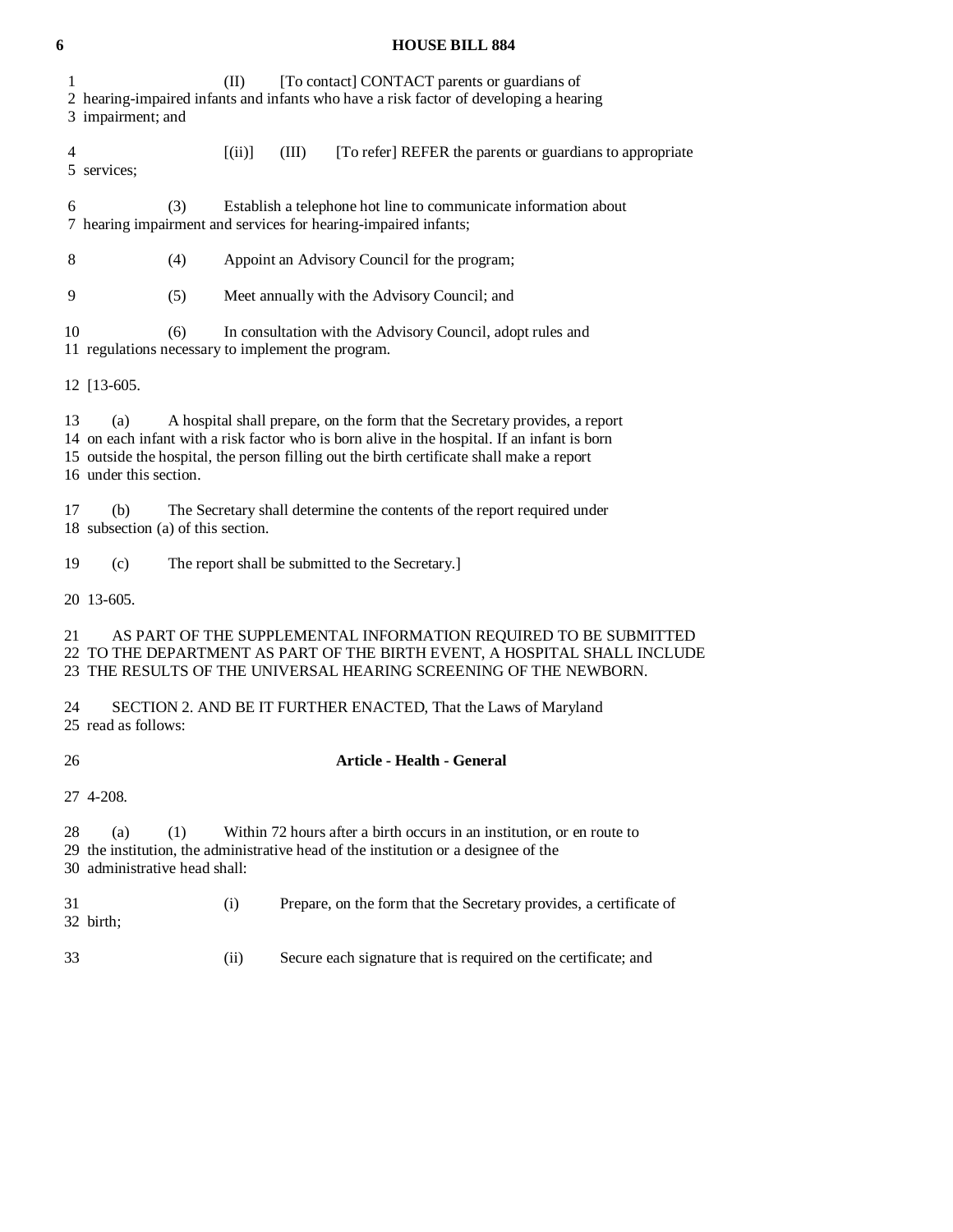| 1  |                                                          | (iii) | File the certificate.                                                                                                                                                                                                                                                                                                                    |
|----|----------------------------------------------------------|-------|------------------------------------------------------------------------------------------------------------------------------------------------------------------------------------------------------------------------------------------------------------------------------------------------------------------------------------------|
| 2  | (2)                                                      |       | The attending physician shall provide the date of birth and medical<br>3 information that are required on the certificate within 72 hours after the birth.                                                                                                                                                                               |
| 4  | (3)                                                      |       | THE RESULTS OF THE UNIVERSAL HEARING SCREENING OF<br>5 NEWBORNS SHALL BE INCORPORATED INTO THE SUPPLEMENTAL INFORMATION<br>6 REQUIRED BY THE DEPARTMENT TO BE SUBMITTED AS A PART OF THE BIRTH EVENT.                                                                                                                                    |
| 7  | (4)<br>9 shall:                                          |       | Upon the birth of a child to an unmarried woman in an institution,<br>8 the administrative head of the institution or the designee of the administrative head                                                                                                                                                                            |
| 10 | 13 5-1028 of the Family Law Article;                     | (i)   | Provide an opportunity for the child's mother and the father to<br>11 complete a standardized affidavit of parentage recognizing parentage of the child on<br>12 the standardized form provided by the Department of Human Resources under §                                                                                             |
| 14 | 17 enforcement services; and                             | (ii)  | Furnish to the mother written information prepared by the<br>15 Child Support Enforcement Administration concerning the benefits of having the<br>16 paternity of her child established, including the availability of child support                                                                                                     |
| 18 |                                                          | (iii) | Forward the completed affidavit to the Department of Health<br>19 and Mental Hygiene, Division of Vital Records. The Department of Health and<br>20 Mental Hygiene, Division of Vital Records shall make the affidavits available to the<br>21 parents, guardian of the child, or a child support enforcement agency upon request.       |
| 22 | [(4)]<br>25 establishment of paternity.                  | (5)   | An institution, the administrative head of the institution, the<br>23 designee of the administrative head of an institution, and an employee of an<br>24 institution may not be held liable in any cause of action arising out of the                                                                                                    |
| 26 | $\lceil (5) \rceil$<br>30 the certificate as the father. | (6)   | If the child's mother was not married at the time of either<br>27 conception or birth or between conception and birth, the name of the father may not<br>28 be entered on the certificate without an affidavit of paternity as authorized by §<br>29 5-1028 of the Family Law Article signed by the mother and the person to be named on |
| 31 | [(6)]<br>34 court.                                       | (7)   | In any case in which paternity of a child is determined by a<br>32 court of competent jurisdiction, the name of the father and surname of the child shall<br>33 be entered on the certificate of birth in accordance with the finding and order of the                                                                                   |
|    |                                                          |       |                                                                                                                                                                                                                                                                                                                                          |

 35 [(7)] (8) If the father is not named on the certificate of birth, no other 36 information about the father shall be entered on the certificate.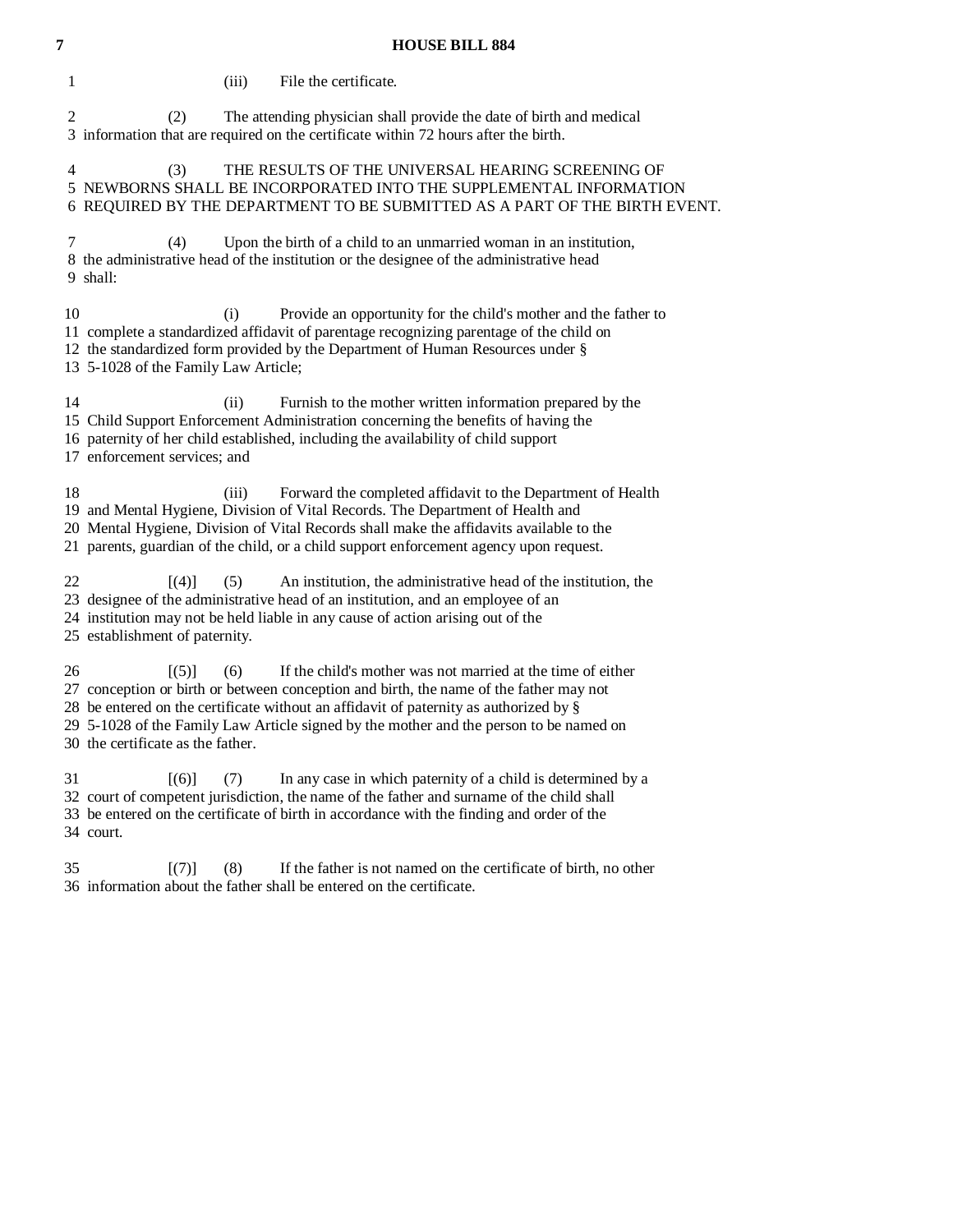1 15-103.

 2 (b) (28) A MANAGED CARE ORGANIZATION SHALL PROVIDE COVERAGE FOR 3 HEARING LOSS SCREENINGS OF NEWBORNS PROVIDED BY A HOSPITAL BEFORE 4 DISCHARGE.

5 19-308.5.

 6 (A) EACH HOSPITAL THAT PROVIDES OBSTETRICAL SERVICES SHALL 7 ESTABLISH A UNIVERSAL NEWBORN HEARING SCREENING PROGRAM TO ENSURE 8 THAT:

 9 (1) ALL NEWBORNS BORN IN THE HOSPITAL ARE SCREENED FOR 10 HEARING LOSS BEFORE DISCHARGE; AND

 11 (2) THE RESULTS ARE REPORTED AS REQUIRED UNDER § 13-605 OF THIS 12 ARTICLE.

 13 (B) THE UNIVERSAL NEWBORN HEARING SCREENING PROGRAM 14 ESTABLISHED UNDER THIS SECTION SHALL CONSIST OF AT LEAST ONE OF THE 15 FOLLOWING SCREENING TESTS:

16 (1) AUDITORY BRAIN STEM RESPONSE;

17 (2) OTOACOUSTIC EMISSIONS; OR

 18 (3) ANOTHER APPROPRIATE SCREENING TEST RECOMMENDED BY THE 19 ADVISORY COUNCIL AND APPROVED BY THE SECRETARY.

20 19-705.1.

 21 (c) (1) The health maintenance organization shall make available and 22 encourage appropriate history and baseline examinations for each member within a 23 reasonable time of enrollment set by it.

 24 (2) Medical problems that are a potential hazard to the person's health 25 shall be identified and a course of action to alleviate these problems outlined.

 26 (3) Progress notes indicating success or failure of the course of action 27 shall be recorded.

28 (4) The health maintenance organization shall:

29 (i) Offer or arrange for preventive services that include health

30 education and counseling, early disease detection, [and] immunization, AND

 31 HEARING LOSS SCREENING OF NEWBORNS PROVIDED BY A HOSPITAL BEFORE 32 DISCHARGE;

 33 (ii) Develop or arrange for periodic health education on subjects 34 which impact on the health status of a member population; and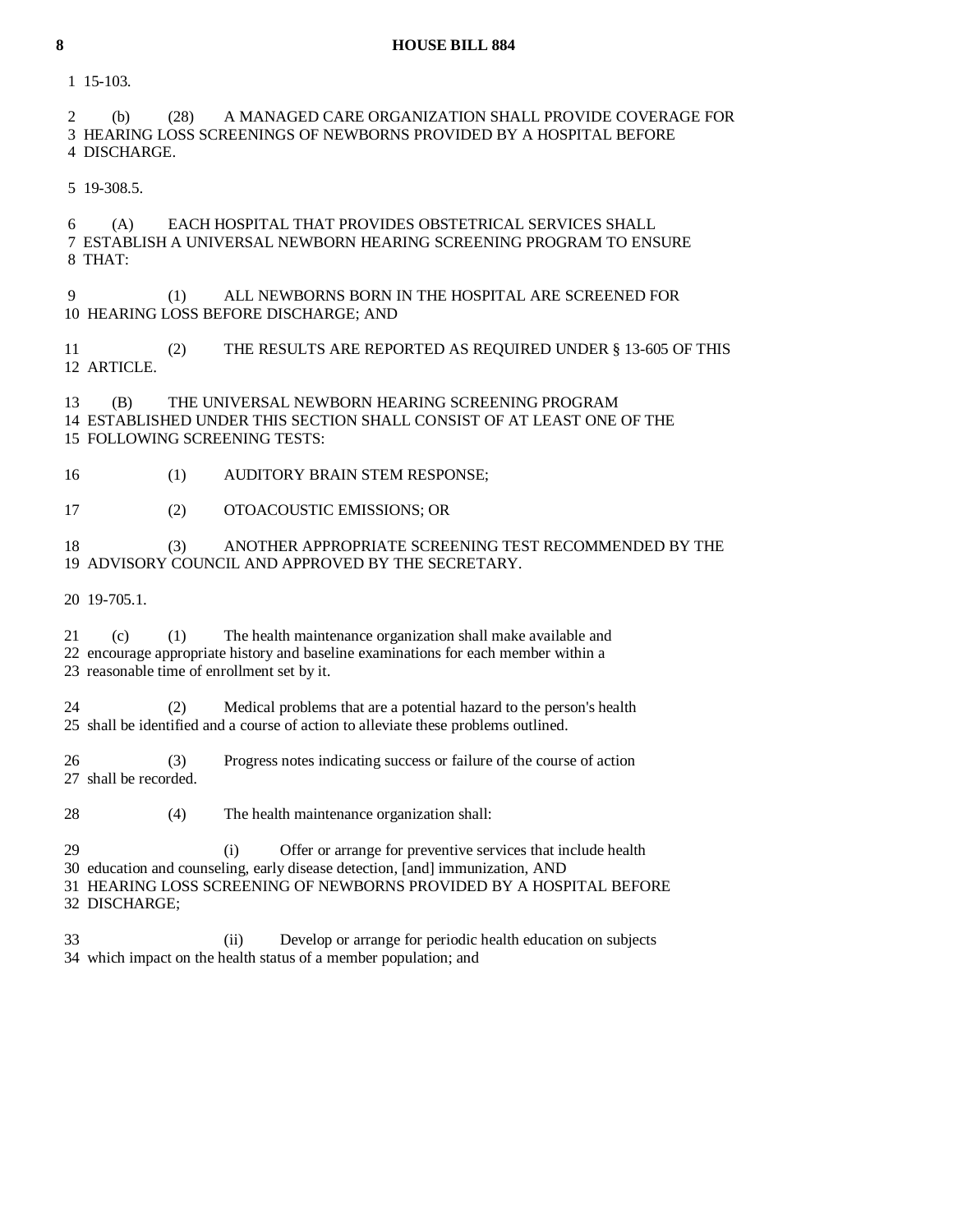| 9  | <b>HOUSE BILL 884</b>                                                                                                                                                                                                                                                                                     |     |       |                                                                                                                                                                       |  |  |
|----|-----------------------------------------------------------------------------------------------------------------------------------------------------------------------------------------------------------------------------------------------------------------------------------------------------------|-----|-------|-----------------------------------------------------------------------------------------------------------------------------------------------------------------------|--|--|
| 1  | 2 other preventive services.                                                                                                                                                                                                                                                                              |     | (iii) | Notify every member in writing of the availability of these and                                                                                                       |  |  |
| 3  | 4 disease if:                                                                                                                                                                                                                                                                                             | (5) |       | The health maintenance organization shall offer services to prevent a                                                                                                 |  |  |
| 5  | 6 member population;                                                                                                                                                                                                                                                                                      |     | (i)   | The disease produces death or disability and exists in the                                                                                                            |  |  |
| 7  | The etiology of the disease is known or the disease can be<br>(ii)<br>8 detected at an early stage; and                                                                                                                                                                                                   |     |       |                                                                                                                                                                       |  |  |
| 9  | (iii)<br>Any elimination of factors leading to the disease or<br>10 immunization has been proven to prevent its occurrence, or early disease detection<br>11 followed by behavior modification, environmental modification, or medical<br>12 intervention has been proven to prevent death or disability. |     |       |                                                                                                                                                                       |  |  |
|    | 13<br><b>Article - Insurance</b>                                                                                                                                                                                                                                                                          |     |       |                                                                                                                                                                       |  |  |
|    | 14 15-817.                                                                                                                                                                                                                                                                                                |     |       |                                                                                                                                                                       |  |  |
| 15 | (a)<br>17 development.                                                                                                                                                                                                                                                                                    |     |       | In this section, "child wellness services" means preventive activities<br>16 designed to protect children from morbidity and mortality and promote child              |  |  |
| 18 | (b)<br>20 that:                                                                                                                                                                                                                                                                                           |     |       | This section applies to each individual hospital or major medical insurance<br>19 policy, group or blanket health insurance policy, and nonprofit health service plan |  |  |
| 21 |                                                                                                                                                                                                                                                                                                           | (1) |       | is delivered or issued for delivery in the State;                                                                                                                     |  |  |
| 22 |                                                                                                                                                                                                                                                                                                           | (2) |       | is written on an expense-incurred basis; and                                                                                                                          |  |  |
| 23 |                                                                                                                                                                                                                                                                                                           | (3) |       | provides coverage for a family member of the insured.                                                                                                                 |  |  |
| 24 | (c)<br>26 with:                                                                                                                                                                                                                                                                                           | (1) |       | A policy or plan subject to this section shall include under the family<br>25 member coverage a minimum package of child wellness services that are consistent        |  |  |
| 27 |                                                                                                                                                                                                                                                                                                           |     | (i)   | public health policy;                                                                                                                                                 |  |  |
| 28 |                                                                                                                                                                                                                                                                                                           |     | (ii)  | professional standards; and                                                                                                                                           |  |  |
| 29 |                                                                                                                                                                                                                                                                                                           |     | (iii) | scientific evidence of effectiveness.                                                                                                                                 |  |  |
| 30 |                                                                                                                                                                                                                                                                                                           | (2) |       | The minimum package of child wellness services shall cover at least:                                                                                                  |  |  |
| 31 | 33 of the Centers for Disease Control;                                                                                                                                                                                                                                                                    |     | (i)   | all visits for and costs of childhood and adolescent<br>32 immunizations recommended by the Advisory Committee on Immunization Practices                              |  |  |